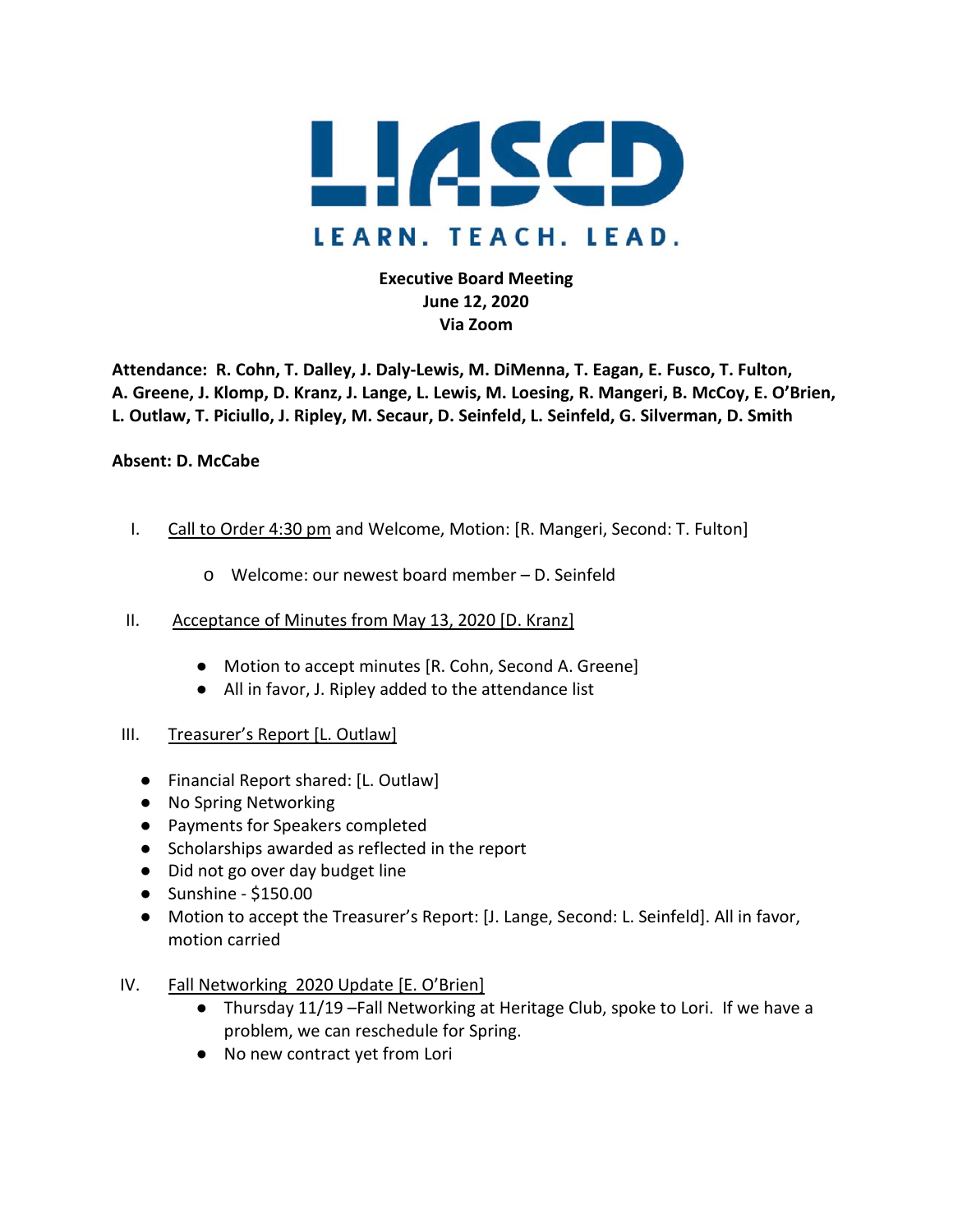# V. Spring Conference 2021 Update [E. O'Brien]

- Spoke to Debbie Schmitt will look like our Fall conference.
- Date: March 5, 2021
- T. Piciullo: Jay McTighe and Judi Willis presentation changed to 3/4/2022 Spring conference of 2022, both speakers have been confirmed for that date
- Spring Conference date March 4, 2022 has been booked at Marriott, Melville
- Fall Conference: October 1, 2021
- All dates will be presented and confirmed at the July 22, 2020 meeting

# VI. Summer retreat 2020 [B. McCoy] : Date: 7/22/2020

- $\bullet$  We should decide in person or virtual. We have the date.
- Then do a kick off at the end of summer/fall

July 22, 2020, 1pm – 4pm virtual meeting

- Blackstone Beth will try to get a date end of August mid- week or so
- Discussion: If we could be outside on the left. Beth will call or other places
- G. Silverman: Outside South Shore restaurants
- Mid-week, August 26, 2020  $\omega$  4:30pm Beth will try
- We can have a gathering for the Board without work. Hold the date, location TBD
- J. Lange check to see if Blackstone outside has a cover
- J. Klomp: (Captain Bills or Country Lynwood) to help by calling his friends the owners

## VII. Audit Committee [T. Piciullo/B. McCoy]

- Establish the committee for the compilation meeting [E. Fusco, J. Lange, M. Loesing, R. Cohn]
- L. Outlaw to attend outgoing President and new president B. McCoy to also attend
- L. Outlaw to set up the meeting date, location and send information to committee
- $\bullet$  B. McCoy:  $9/24/2020 -$  Virtual meeting to review and go over the Audit report

## VIII. New Business

- J. Daly-Lewis: For November 19, 2020, it is important to respond to our current times
- We should look at President of AERA, and her work as a teacher of Mathematics